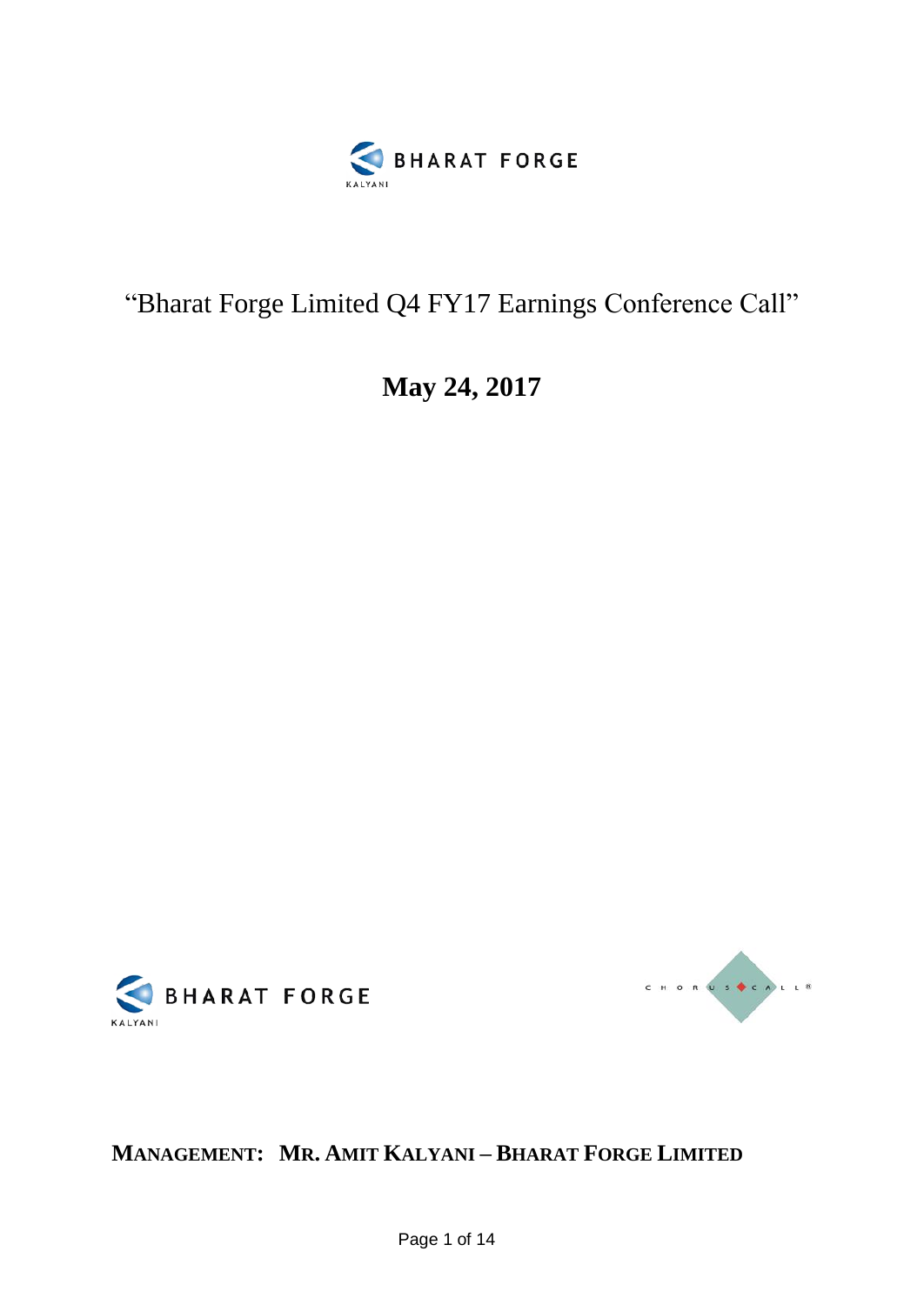

**Moderator:** Ladies and gentlemen good day and welcome to Bharat Forge Q4 FY17 Earnings Conference Call. As a reminder, all participant lines will be in the listen-only mode and there will be an opportunity for you to ask questions after the presentation concludes. Should you need assistance during the conference call please signal an operator by pressing '\*' then '0' on your touchtone phone. Please note that this conference is being recorded. I now hand the conference over to Mr. Amit Kalyani. Thank you and over to you sir.

**Amit Kalyani:** Thanks. Good afternoon ladies and gentlemen and thank you for joining our Earnings Call for the fourth quarter and Full Year 17.

> Basically, I would like to highlight a few facts about the fourth quarter and that is we have had 20% sequential growth in top-line for the quarter driven both by domestic and exports. Domestic grew by about 16%, exports by 23%. We have achieved on a YOY basis a 10% and 12% growth in domestic and exports and 11% growth in revenue. On the EBITDA front we have seen a 19% growth in EBITDA on a QOQ basis and we have seen a return to positive growth on a YOY basis as well with PBT and PAT been higher than YOY last year and significantly higher than QOQ as well. We have been able to maintain margins in spite of some one-off increases in wage costs and manufacturing expenses because of power increase in Maharashtra and we are working hard to nullify that increase in power cost in some energy cost reduction initiatives.

> We have achieved strong industrial revenue on the domestic basis about 190 crores which is our highest quarterly run rate. We have secured new business wins of approximately \$120 million across segments and geographies with most of the contribution--significant part of the contribution-- coming from products and technologies that we have developed in-house in the last two years. We have a strong demand environment both in North America and Europe, commercial vehicle & industrial and in India on an overall basis and coupled with the new products that we have developed and new businesses which will help us increase revenue per passenger car and per unit, we expect to continue growing at above industry level. We expect that the new business and products which form only about 5% of sale should grow to about 15% of sales in the next couple of years. We expect in FY18 our performance will be better than the underlying market demand led by improvements in North American markets across sectors, ramp-up of our passenger car business and increasing our share of revenue and business from new sectors.

> I would also like to highlight that we are extremely happy with the new policy of the Government's making local sourcing mandatory for government projects to support the entire 'Make in India' initiative across railways, power, oil and gas, defense and steel. The company already caters to several government agencies and is one of the few companies with the capability and technology to respond to this and address this opportunity, which can become a large business going forward. That's all I really wanted to say. I'm happy to take your questions now. I have with me our team from finance and operations and I will be very happy to have you ask us all questions.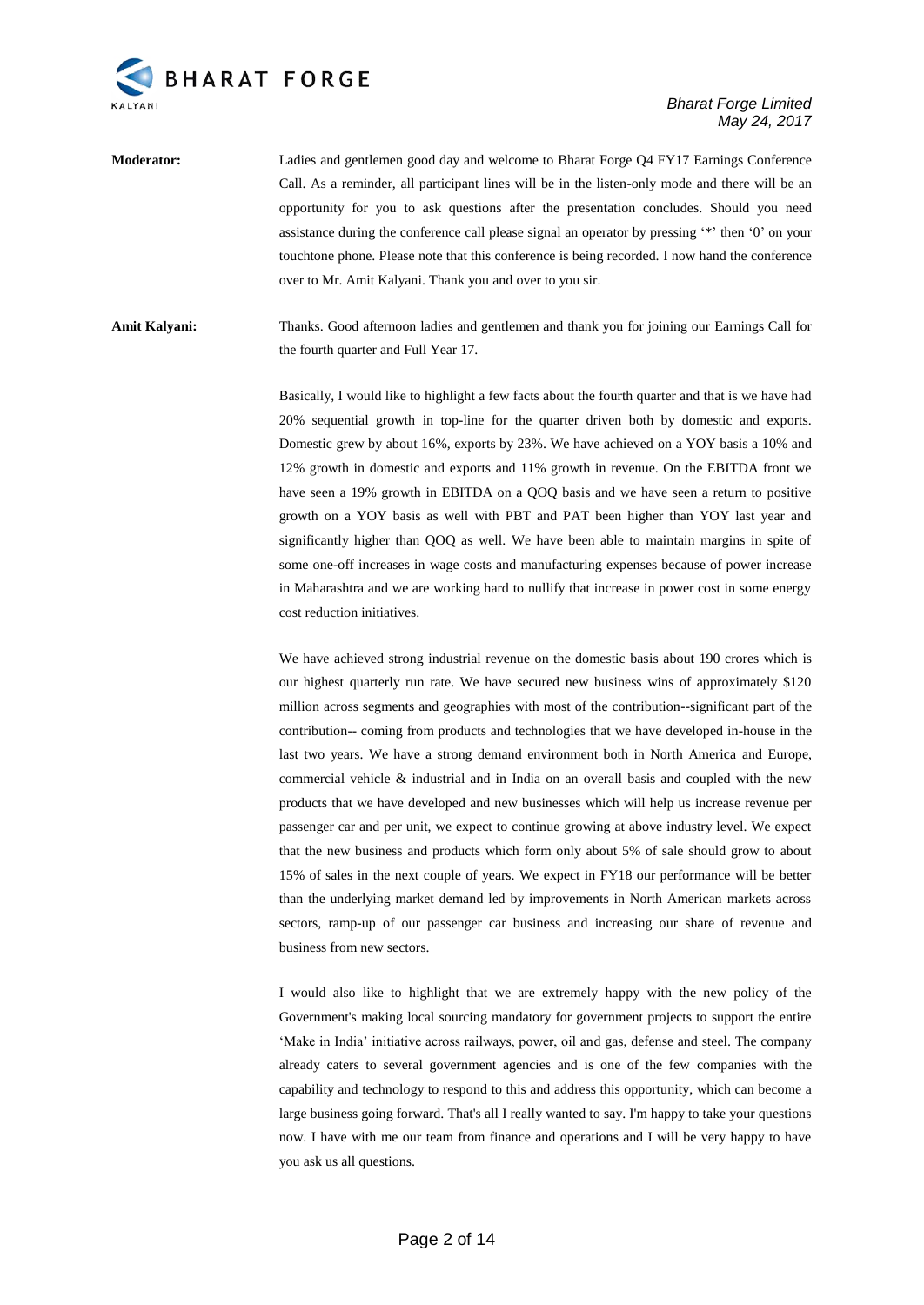

| <b>Moderator:</b>    | Thank you very much. Ladies and gentlemen, we will now begin with the question and answer<br>session. We have the first question from the line of Ashish Nigam from Axis Capital. Please go<br>ahead.                                                                                            |
|----------------------|--------------------------------------------------------------------------------------------------------------------------------------------------------------------------------------------------------------------------------------------------------------------------------------------------|
| <b>Ashish Nigam:</b> | Just wanted to get a sense of what kind of growth are we building in for Class-8 trucks for next<br>year?                                                                                                                                                                                        |
| Amit Kalyani:        | About somewhere in the 15% to 18% range.                                                                                                                                                                                                                                                         |
| <b>Ashish Nigam:</b> | And secondly even on India CVs, what are customers telling you in terms of expected growth<br>next year?                                                                                                                                                                                         |
| Amit Kalyani:        | Honestly because of this whole transition that happened so abruptly, our customers are<br>operating on a month by month basis right now. But we are not seeing a dramatic decline, in<br>fact we are not seeing any much decline but we are not seeing any visibility on a longer-term<br>basis. |
| <b>Ashish Nigam:</b> | Any content increase that has happened from BS3 to BS4 for you all, significant content<br>increase?                                                                                                                                                                                             |
| Amit Kalyani:        | There has been some content increase because the selling price per product of the kind of<br>product that we sell now for BS4 are significantly different than BS3. But we don't have a very<br>large increase in content yet.                                                                   |
| <b>Ashish Nigam:</b> | That comes with BS6 I guess for you all?                                                                                                                                                                                                                                                         |
| Amit Kalyani:        | It will come with BS6, yes.                                                                                                                                                                                                                                                                      |
| <b>Ashish Nigam:</b> | If you can just highlight what exactly changes so even BS6 and quantify something you had<br>mentioned.                                                                                                                                                                                          |
| Amit Kalyani:        | But it's very complicated to explain right now because it's not just in the engine, the entire<br>diaphragm changes.                                                                                                                                                                             |
| <b>Ashish Nigam:</b> | And our transmission products will get more                                                                                                                                                                                                                                                      |
| <b>Amit Kalyani:</b> | Absolutely transmission, axle the whole thing.                                                                                                                                                                                                                                                   |
| <b>Ashish Nigam:</b> | And same in cars or only CVs?                                                                                                                                                                                                                                                                    |
| <b>Amit Kalyani:</b> | Same in cars. People are focused only on emissions whereas it's not only to do with the<br>emission. It's got to do with the whole driveline which has to become significantly different<br>and more efficient and more optimized in order to make the transition to BS6.                        |
| <b>Moderator:</b>    | We have the next question from the line of Amyn Pirani from Deutsche Bank. Please go ahead.                                                                                                                                                                                                      |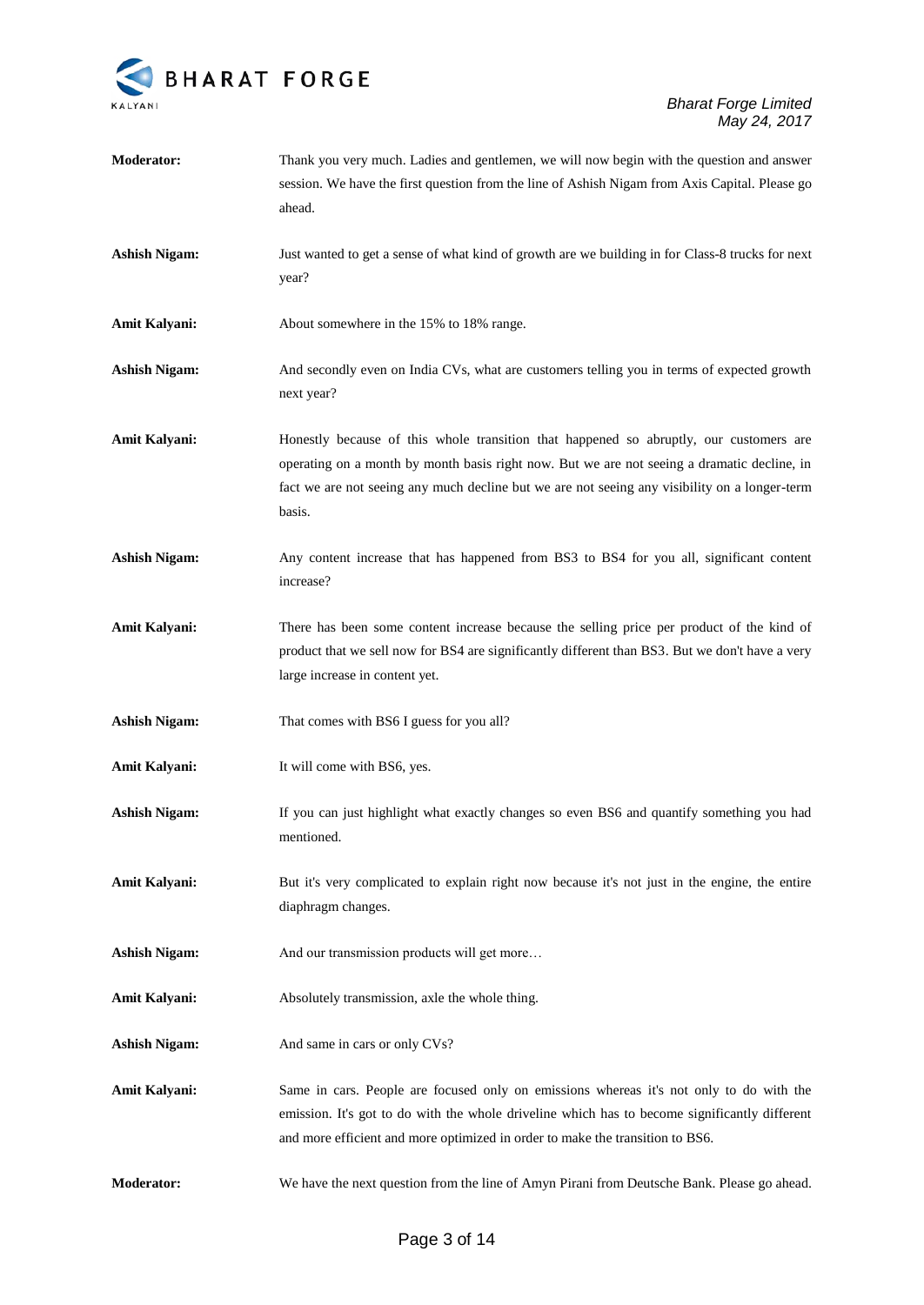

- **Amyn Pirani:** My question was on your global exports mainly on the non-auto side, so Class-8 trucks is something that we get some order data on it is quite feasible as to what is happening. But could you give us some color what is happening on the ordering front on other segments like oil & gas, mining, construction, what is the scene there, what are your customers telling you in terms of what orders they are getting and in turn what's your outlook for the segments for the next year?
- Amit Kalyani: Every other sector is also seeing a growth revival, right from construction, mining, oil & gas. When the down cycle happened all the companies had focused on de-stocking their pipeline and reducing inventory. Now that the demand is coming back we expect that this will lead to some restocking as well as growth in base demand. As far as the customers are concerned they are also seeing spurts in demand and trying to meet whatever growth they are seeing on immediate basis. I don't think anybody is considering a longer term forecast as of now. There are too much geopolitical and other instability right now for anyone to forecast anything longterm.
- **Amyn Pirani:** Would it be fair to say within the non-automotive segments, currently oil & gas is showing the best visibility compared to the other segments or is it everything is showing some spurts here and there?
- Amit Kalyani: No, we are seeing growth from all sectors but significantly the largest growth we are definitely seeing from oil & gas.
- **Amyn Pirani:** On the passenger vehicle side; could you help us understand what are the different things that you are doing for your customers in terms of new products. I think on the aluminum technique side there is something that you have started to do but from the parent company what are the kind of components that you are getting orders for all incrementally?
- Amit Kalyani: We have orders in three areas, one is on the engine components, we have got significant orders on engine components for global OEMs, very large orders which will start ramping up from this year. Then the second one is, we have developed a new portfolio of products for drivelines, for passenger cars and light commercial vehicles which will also start ramping up from this year. And the third is, we have now started manufacturing and supplying aluminum forging for Indian OEM. And some products where we have won business in the fuel injection space and the turbo charger space for the automotive industry.
- **Amyn Pirani:** And this driveline for LCV that you mentioned, this is again a global export business or this is India as well?
- **Amit Kalyani:** This is both India and export.
- **Moderator:** We have the next question from the line of Hitesh Goel from Kotak Securities. Please go ahead.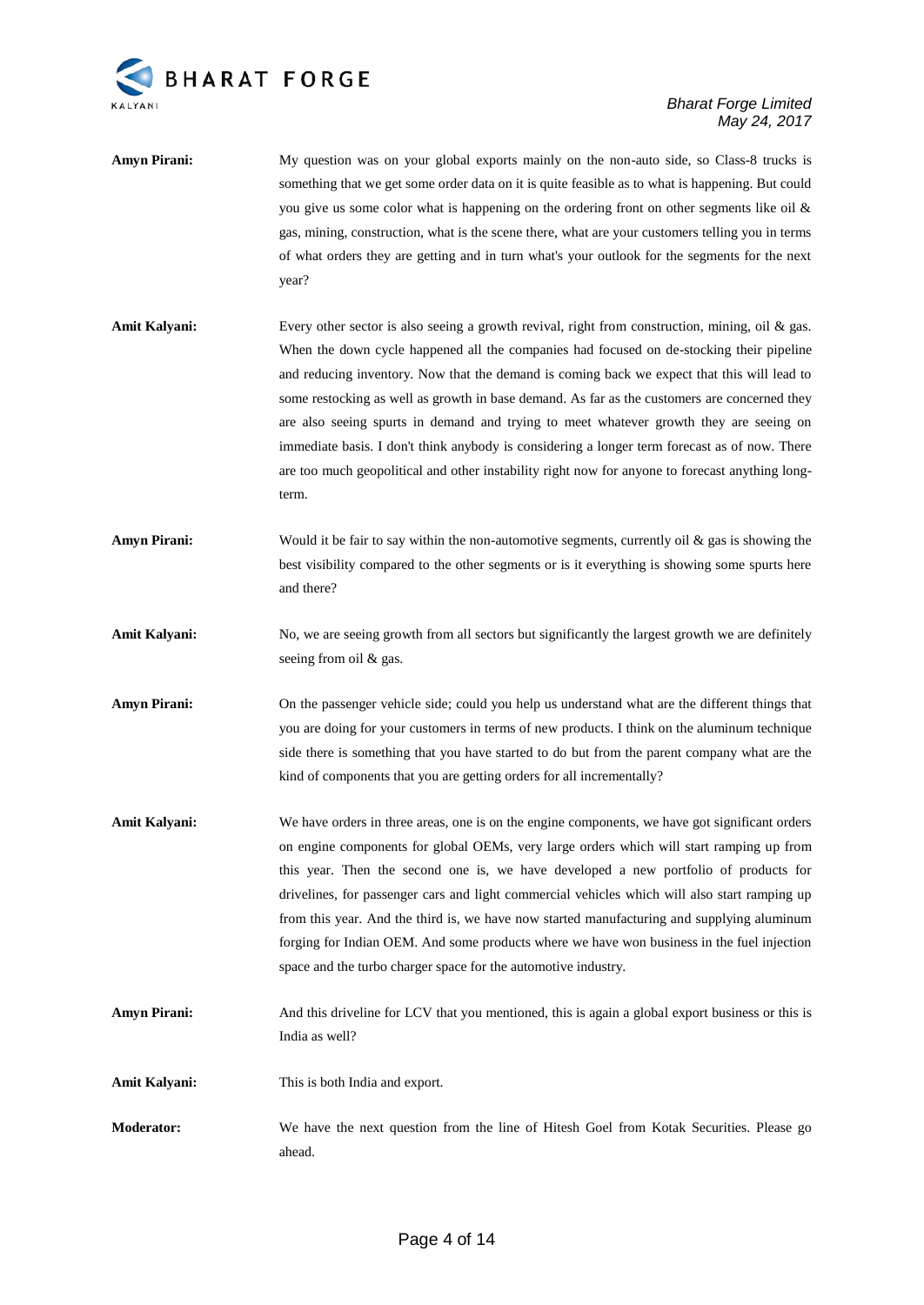

| <b>Hitesh Goel:</b> | My question is when I was backward calculating the numbers that you have given for FY17 I           |
|---------------------|-----------------------------------------------------------------------------------------------------|
|                     | figured out I don't know whether my calculation is right, you can throw some color on that, in      |
|                     | India business actually in passenger car side, there is a decline this year despite the industry    |
|                     | growing well, is there something to read on this? I'm getting the decline on a YOY basis.           |
| Amit Kalyani:       | We've actually hadit's a small decline, it's about 10-15 crores less than what it was last          |
|                     | year, it's a small business. We were focused on two customers and some of the utility vehicle       |
|                     | customers saw some decline so we had a corresponding decline.                                       |
| <b>Hitesh Goel:</b> | How should we see this domestic pass-car business over next 2-3 years because you are               |
|                     | focusing on pass-cars now?                                                                          |
| Amit Kalyani:       | We see growth over the next 2-3 years.                                                              |
| <b>Hitesh Goel:</b> | So it will outpace the industry growth?                                                             |
| Amit Kalyani:       | Yes we hope to.                                                                                     |
| <b>Hitesh Goel:</b> | So the order wins that you have given that is \$80 million in the abroad business and 270 crores    |
|                     | in domestic business, so first can you tell us what is the duration of these orders that you are    |
|                     | winning?                                                                                            |
| Amit Kalyani:       | These are all long-term orders, these are product lifecycle orders.                                 |
| <b>Hitesh Goel:</b> | So it's not like 2-3 years orders, it's a 5 to 7 years kind of orders?                              |
| Amit Kalyani:       | Passenger car is 3 to 5 years and commercial vehicle is longer.                                     |
| <b>Hitesh Goel:</b> | So this is not like 2 to 3 years you will get this kind of revenue, \$120 million is not for 2 to 3 |
|                     | years?                                                                                              |
| Amit Kalyani:       | No, obviously 120 million is a order book that we have an over a 3 to 4 year period but our         |
|                     | endeavor is to grow it from there and this is annual, over a multiple year period.                  |
|                     |                                                                                                     |
| <b>Hitesh Goel:</b> | And my split is right, \$80 million is for exports and 270 crores domestic?                         |
| Amit Kalyani:       | Roughly, yes.                                                                                       |
| <b>Moderator:</b>   | We have the next question from the line of Kapil Singh from Nomura. Please go ahead.                |
| <b>Kapil Singh:</b> | I wanted to check what was the currency realization for the quarter.                                |
| Amit Kalyani:       | 68.50.                                                                                              |
| <b>Kapil Singh:</b> | And how do you see it going ahead, where are the hedging rates for us?                              |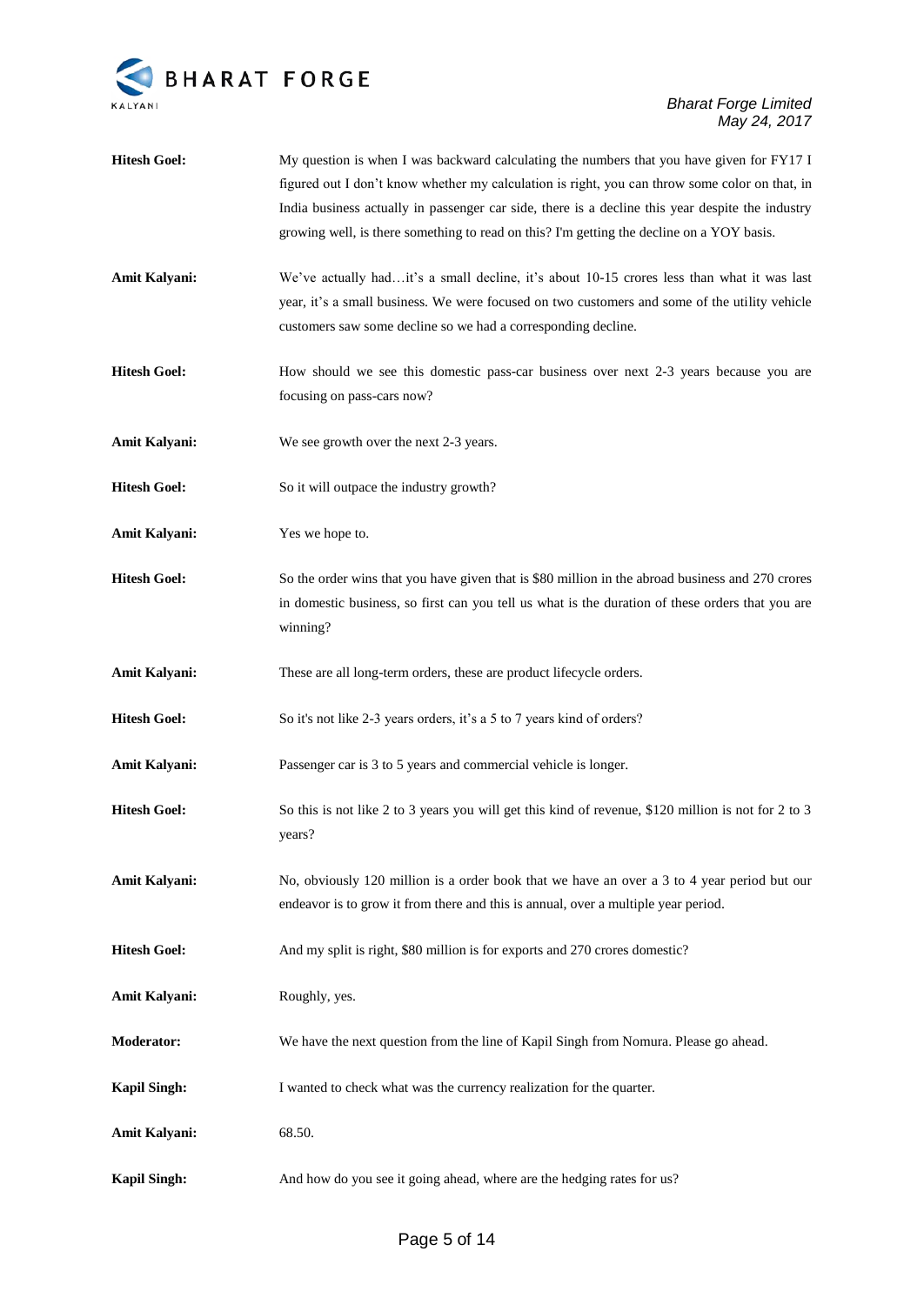

| Amit Kalyani:         | It's about 68.50 to 69, depending on where the open exports flows.                                                                                                                                                                                                                                                                                 |
|-----------------------|----------------------------------------------------------------------------------------------------------------------------------------------------------------------------------------------------------------------------------------------------------------------------------------------------------------------------------------------------|
| <b>Kapil Singh:</b>   | What percentage of revenues are hedged?                                                                                                                                                                                                                                                                                                            |
| Amit Kalyani:         | About 60%.                                                                                                                                                                                                                                                                                                                                         |
| <b>Kapil Singh:</b>   | 60% for FY 18?                                                                                                                                                                                                                                                                                                                                     |
| Amit Kalyani:         | Yes about that much.                                                                                                                                                                                                                                                                                                                               |
| <b>Kapil Singh:</b>   | Secondly a small thing I wanted to check on the financials, when I look at the PBT ex of<br>exceptional items, the difference between the standalone and the consol is about 14 crores<br>whereas our overseas subsidiaries are making approximately 30 crores kind of number. So are<br>there any other subsidiaries which are missing out there? |
| Amit Kalyani:         | We had some profit elimination also in our trading subsidiary, so it's not duplication of profit.                                                                                                                                                                                                                                                  |
| <b>Kapil Singh:</b>   | There was some one-time item you referred to for the employee cost.                                                                                                                                                                                                                                                                                |
| Amit Kalyani:         | That was our wage settlement with our union which happened in this quarter.                                                                                                                                                                                                                                                                        |
| <b>Kapil Singh:</b>   | How much is the amount and should we look at the employee cost on a full-year basis?                                                                                                                                                                                                                                                               |
| Amit Kalyani:         | No, one time is what is paid out on the time of the settlement then you have a gradual<br>settlement amount.                                                                                                                                                                                                                                       |
| <b>Kapil Singh:</b>   | So how much is the one-time item?                                                                                                                                                                                                                                                                                                                  |
| Amit Kalyani:         | One-time item was approximately close to 10 crores and the total annualized impact is also<br>about 10 crores.                                                                                                                                                                                                                                     |
| <b>Kapil Singh:</b>   | Is it possible to get a split of the revenues between auto and non-auto for domestic and<br>exports?                                                                                                                                                                                                                                               |
| Amit Kalyani:         | It's given. Auto and non-auto for domestic and exports, so India non-auto was about 190 crores<br>and rest is auto and exports non-auto is about 280 crores.                                                                                                                                                                                       |
| <b>Moderator:</b>     | We have the next question is from the line of Jinesh Gandhi from Motilal Oswal Securities<br>Ltd. Please go ahead.                                                                                                                                                                                                                                 |
| <b>Jinesh Gandhi:</b> | My question pertains to our overseas subsidiary performance, if I look at CY16, some revenues<br>have been more or less flat to marginal decline and this is despite BF-AT order execution or<br>we have seen some delay in BF-AT order execution?                                                                                                 |
| Amit Kalyani:         | No, it is also a matter of the realization on the euro to rupee.                                                                                                                                                                                                                                                                                   |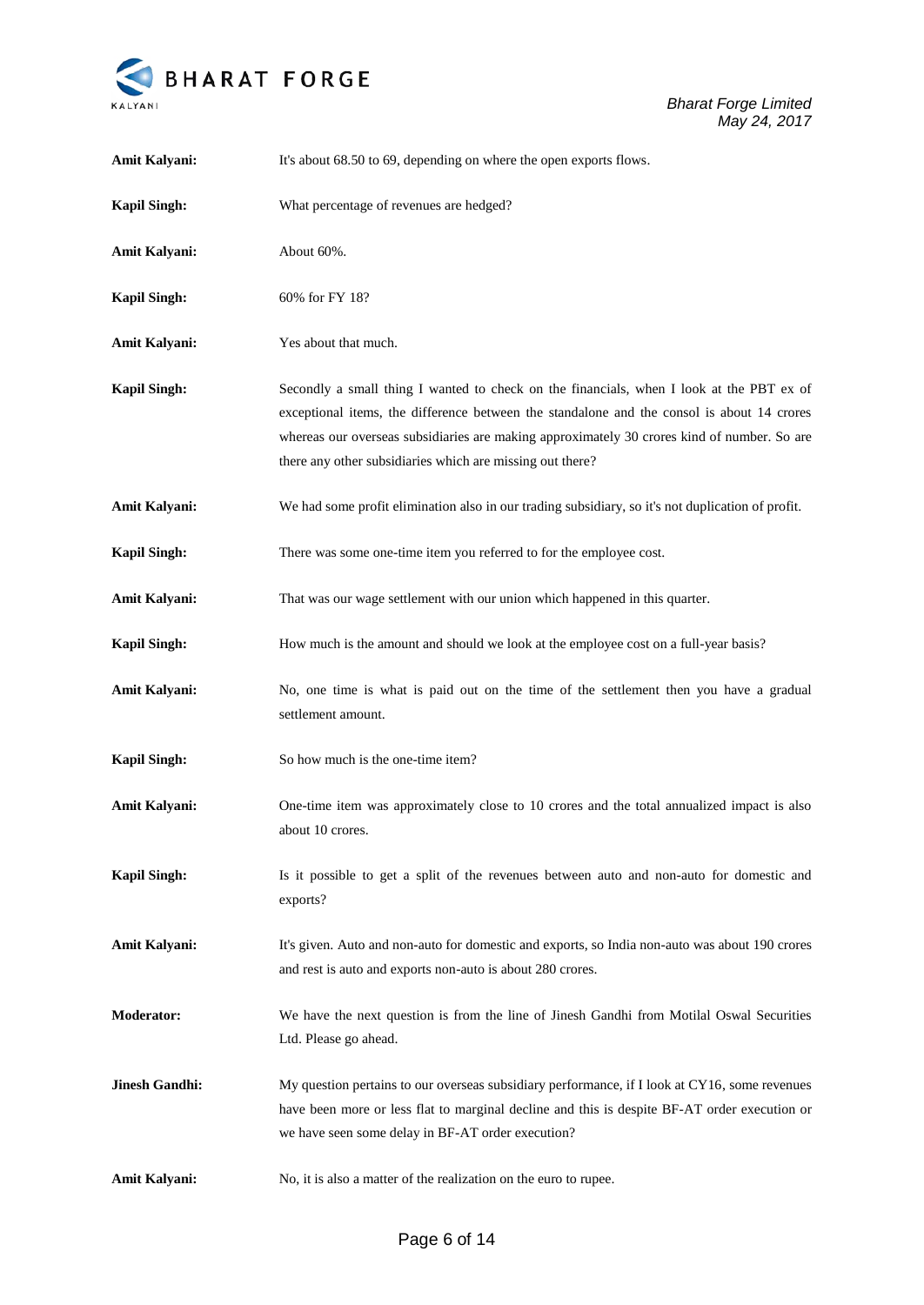

| <b>Jinesh Gandhi:</b> | On like-to-like basis any sense on constant currency basis how would that perform?                                                                                                                                                                                                                                                                                                                                                        |
|-----------------------|-------------------------------------------------------------------------------------------------------------------------------------------------------------------------------------------------------------------------------------------------------------------------------------------------------------------------------------------------------------------------------------------------------------------------------------------|
| Amit Kalyani:         | We have seen a growth in EBITDA, so obviously we have had an improvement in overall<br>performance.                                                                                                                                                                                                                                                                                                                                       |
| <b>Jinesh Gandhi:</b> | And the BF-AT ramp-up has been satisfactory or we are seeing some delays there?                                                                                                                                                                                                                                                                                                                                                           |
| Amit Kalyani:         | Yes the ramp-up is absolutely satisfactory.                                                                                                                                                                                                                                                                                                                                                                                               |
| <b>Jinesh Gandhi:</b> | Second question pertains to this new order which indicated of 120 million, this would be<br>largely across which all segments?                                                                                                                                                                                                                                                                                                            |
| Amit Kalyani:         | This will be across segments; it will be commercial vehicle, passenger car and non-auto.                                                                                                                                                                                                                                                                                                                                                  |
| <b>Jinesh Gandhi:</b> | And across domestic and export?                                                                                                                                                                                                                                                                                                                                                                                                           |
| Amit Kalyani:         | Across. It is $2/3^{rd}$ exports, $1/3^{rd}$ domestic.                                                                                                                                                                                                                                                                                                                                                                                    |
| <b>Jinesh Gandhi:</b> | In terms of the new businesses which we have indicated for our growth primarily aerospace,<br>power, railways and defense, especially on aerospace and rail can you throw light on how has<br>been the traction in FY17 and how do we expect traction over next two years?                                                                                                                                                                |
| Amit Kalyani:         | On aerospace, we have seen a pretty good growth; we have seen a very strong growth in fact<br>because we had a very low base. But the business is very small. The total business is about 35<br>crores oddit's gone from 10 crores to about 35 crores overall aerospace business. Defense<br>has grown a lot, defense has gone to somewhere in the region of close to 175 crores from about<br>100 crores and both of these are on track. |
| <b>Jinesh Gandhi:</b> | So aerospace should we see a sizable ramp-up in FY18 as well because of the orders which we<br>have in our hand?                                                                                                                                                                                                                                                                                                                          |
| Amit Kalyani:         | 18-19.                                                                                                                                                                                                                                                                                                                                                                                                                                    |
| <b>Moderator:</b>     | We have the next question from the line of Sonal Gupta from UBS Securities. Please go ahead.                                                                                                                                                                                                                                                                                                                                              |
| <b>Sonal Gupta:</b>   | Just to understand on oil $\&$ gas, could you tell us what sort of revenues you saw this quarter on<br>oil and gas side?                                                                                                                                                                                                                                                                                                                  |
| Amit Kalyani:         | About 150 crores.                                                                                                                                                                                                                                                                                                                                                                                                                         |
| <b>Sonal Gupta:</b>   | Do you see that sustaining at this level in the next few quarters?                                                                                                                                                                                                                                                                                                                                                                        |
| Amit Kalyani:         | As of now I think this is the kind of level that we are seeing demand at.                                                                                                                                                                                                                                                                                                                                                                 |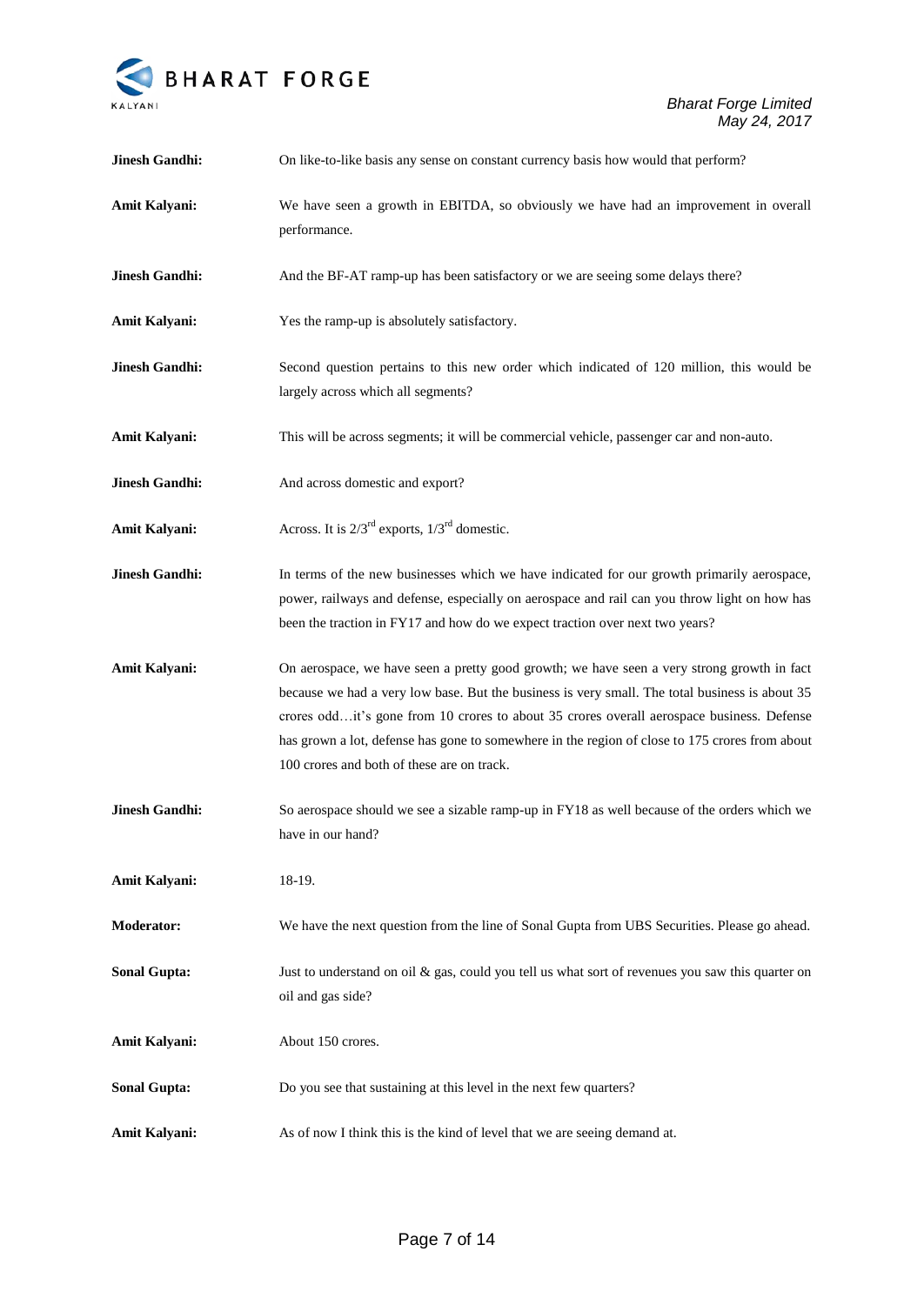

| <b>Sonal Gupta:</b>  | Just looking through the numbers, it seems like the PV exports have been like growing that<br>single-digit in this second half of the year in Q4 as well, so what is the expectation in terms I<br>mean I know you are talking about ramp-up of multiple products but what is the sort of<br>magnitude that we see? |
|----------------------|---------------------------------------------------------------------------------------------------------------------------------------------------------------------------------------------------------------------------------------------------------------------------------------------------------------------|
| Amit Kalyani:        | We will see a very significant ramp-up this year because last year all we did was product<br>development and sample submission and some pilot lots. We will see the ramp-up taking place<br>in this year.                                                                                                           |
| <b>Sonal Gupta:</b>  | Just to understand better in terms of the new products and businesses that you said 5% of sales<br>this includes what all?                                                                                                                                                                                          |
| <b>Amit Kalyani:</b> | These are products that go into railways, that go into aerospace, that go into some defense<br>equipment am not talking about the capital programs of defense. I'm talking about the defense<br>revenue items which are spares and consumables. So these are the three big headings.                                |
| <b>Sonal Gupta:</b>  | Again the new order wins that you have just to clarify; you said, is this annual or is this<br>overall?                                                                                                                                                                                                             |
| <b>Amit Kalyani:</b> | No, this is an annual amount.                                                                                                                                                                                                                                                                                       |
| <b>Sonal Gupta:</b>  | So \$120 million annually?                                                                                                                                                                                                                                                                                          |
| <b>Amit Kalyani:</b> | Yes and it's not necessarily from day one. Please understand it will ramp-up to this level.                                                                                                                                                                                                                         |
| <b>Sonal Gupta:</b>  | But you would see these as like sustainable once they are                                                                                                                                                                                                                                                           |
| <b>Amit Kalyani:</b> | Absolutely these are in fact niche which we want to build on.                                                                                                                                                                                                                                                       |
| <b>Sonal Gupta:</b>  | Just in terms of the other thing was on EU trucks like we saw the number today was like down<br>10% year-on-year, on the European truck side what is your expectation and if you have any<br>thoughts there?                                                                                                        |
| <b>Amit Kalyani:</b> | We don't see a reduction, supposed to be flat right now and in fact if we go by what the French<br>Government is talking about, they are expecting to start investing in infrastructure, so there<br>should be some positive momentum if at all.                                                                    |
| <b>Sonal Gupta:</b>  | What's your Euro realization at?                                                                                                                                                                                                                                                                                    |
| <b>Amit Kalyani:</b> | It's in the ballpark of about Rs.70.                                                                                                                                                                                                                                                                                |
| <b>Sonal Gupta:</b>  | You are expecting a 15% to 20% in Class-8 volumes?                                                                                                                                                                                                                                                                  |
| <b>Amit Kalyani:</b> | In US yes.                                                                                                                                                                                                                                                                                                          |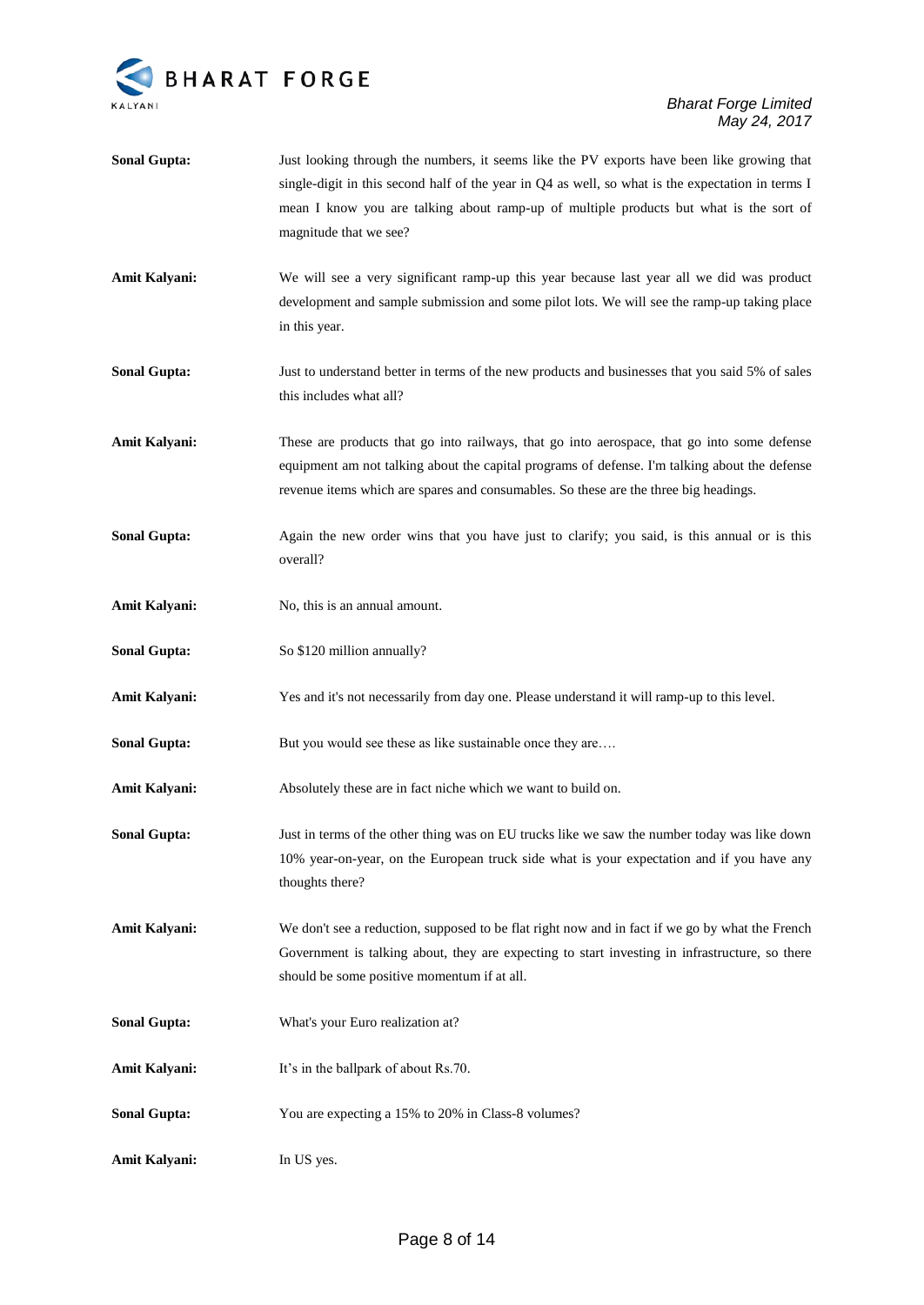

*Bharat Forge Limited May 24, 2017*

| <b>Sonal Gupta:</b>         | In FY18?                                                                                                                                                                                                |
|-----------------------------|---------------------------------------------------------------------------------------------------------------------------------------------------------------------------------------------------------|
| Amit Kalyani:               | Yes.                                                                                                                                                                                                    |
| <b>Moderator:</b>           | We have the next question from the line of Shyam Sundar Sriram from JM Financial. Please<br>go ahead.                                                                                                   |
| <b>Shyam Sundar Sriram:</b> | On the PV exports front are we seeing the average quarterly run rate at close to 55 crores?                                                                                                             |
| Amit Kalyani:               | About 60 crores.                                                                                                                                                                                        |
| <b>Shyam Sundar Sriram:</b> | On the domestic industrial, you gave a very good number of 190 crores, which segments led to<br>this growth, any color on that?                                                                         |
| Amit Kalyani:               | It across the sectors, its rail, its everything.                                                                                                                                                        |
| <b>Shyam Sundar Sriram:</b> | And railways will be currently how much the run-rate approximately?                                                                                                                                     |
| Amit Kalyani:               | It is very small right now, till right now it will be something like 50-60 crores business.                                                                                                             |
| <b>Shyam Sundar Sriram:</b> | 50-60 crores annually?                                                                                                                                                                                  |
| Amit Kalyani:               | That's only based on one product. Now we have 3-4 new products in that sector so obviously<br>we expect to grow that business quite substantially.                                                      |
| <b>Shyam Sundar Sriram:</b> | This 50-60 crores in annual rate, right?                                                                                                                                                                |
| Amit Kalyani:               | Yes.                                                                                                                                                                                                    |
| <b>Moderator:</b>           | We have the next question is from the line of Vinay Singh from Morgan Stanley. Please go<br>ahead.                                                                                                      |
| <b>Vinay Singh:</b>         | The 35 crores in aviation that you gave, is that the annual number?                                                                                                                                     |
| <b>Amit Kalyani:</b>        | Yes that's the annual number.                                                                                                                                                                           |
| <b>Vinay Singh:</b>         | Oil & gas $150$ crores is the quarterly number, right?                                                                                                                                                  |
| <b>Amit Kalyani:</b>        | That's the quarterly number.                                                                                                                                                                            |
| <b>Moderator:</b>           | We have the next question is from the line of Pramod Amte from CIMB. Please go ahead.                                                                                                                   |
| <b>Pramod Amte:</b>         | With regard to the Alstom deal which you have encashed, what's the return you have made<br>there and in terms of outsourcing arrangement which you had does it still exists or what to look<br>forward? |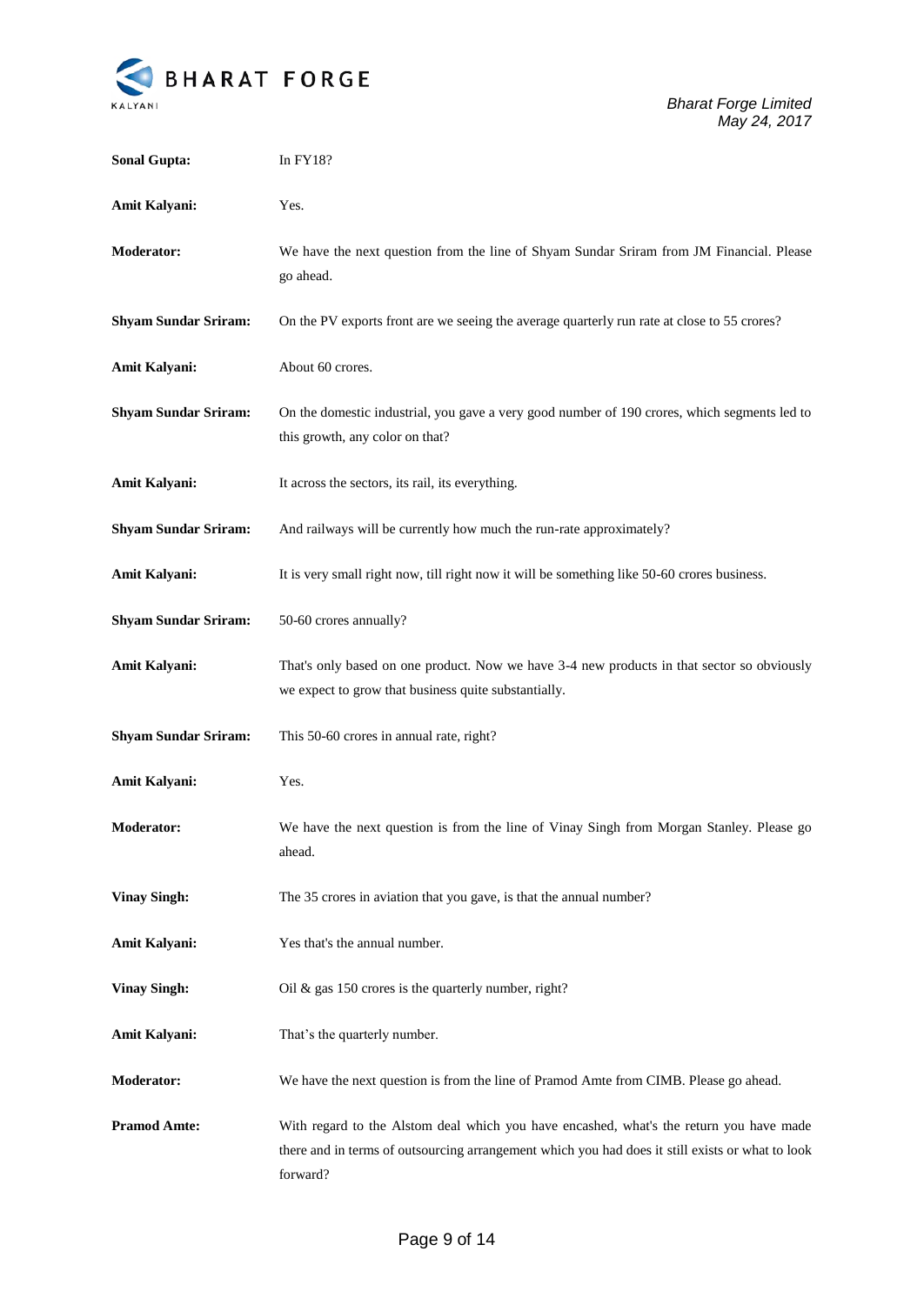

| Amit Kalyani:            | Yes. We are a large supplier to GE as it is and whatever we can make, that we can supply to<br>them we will continue and we weren't supplying a lot to them anyway but obviously, we will                                                                                                                                                                                           |
|--------------------------|-------------------------------------------------------------------------------------------------------------------------------------------------------------------------------------------------------------------------------------------------------------------------------------------------------------------------------------------------------------------------------------|
|                          | attempt to supply whatever we can. But we are supplying to many other divisions also of GE.                                                                                                                                                                                                                                                                                         |
| <b>Pramod Amte:</b>      | And you're expecting the Asia to open up with GE taking over Alstom in terms of outsourcing<br>opportunity?                                                                                                                                                                                                                                                                         |
| Amit Kalyani:            | We have got a lot of opportunities; we will continue to work on supplying them with whatever<br>we can. We are already supplying them on the railways side, on the high horsepower side so<br>we will continue to supply.                                                                                                                                                           |
| <b>Moderator:</b>        | We have the next question from the line of Basudeb Banerjee from Antique Finance. Please go<br>ahead.                                                                                                                                                                                                                                                                               |
| <b>Basudeb Banerjee:</b> | If I see your oil & gas revenue having improved to almost 40% sequentially, so mix wise oil &<br>gas seems to be a much better segment. But on a blended basis realization sequentially is up<br>barley 2% where ideally, we were expecting metal inflation to come in through this quarter. So<br>have there been other segments which have been dilutive in terms of realization? |
| Amit Kalyani:            | No, the amount of the pass-car business which initially will not be value-adding which will be<br>just basic products and then the value addition will start that will correct itself.                                                                                                                                                                                              |
| <b>Basudeb Banerjee:</b> | To assume relatively pass-car realization compared to the overall portfolio now?                                                                                                                                                                                                                                                                                                    |
| Amit Kalyani:            | You can't just look at the realization; you also have to look capital output.                                                                                                                                                                                                                                                                                                       |
| <b>Basudeb Banerjee:</b> | Similarly, so the gross profit per kg has also declined sequentially despite such sharp increase<br>in oil and gas mix?                                                                                                                                                                                                                                                             |
| Amit Kalyani:            | Our realization has come down on the currency.                                                                                                                                                                                                                                                                                                                                      |
| <b>Basudeb Banerjee:</b> | What has been the metal inflation this quarter as you said in the presentation passing on metal<br>price?                                                                                                                                                                                                                                                                           |
| <b>Amit Kalyani:</b>     | It's about 12 to 15 crores this quarter.                                                                                                                                                                                                                                                                                                                                            |
| <b>Moderator:</b>        | We have the next question from the line of Jinesh Gandhi from Motilal Oswal Securities.<br>Please go ahead.                                                                                                                                                                                                                                                                         |
| <b>Jinesh Gandhi:</b>    | Just clarification on the PV revenue front, can you share full-year PV revenue breakup<br>between domestic and exports?                                                                                                                                                                                                                                                             |
| <b>Amit Kalyani:</b>     | Domestic is 150 crores, exports 228 crores.                                                                                                                                                                                                                                                                                                                                         |
| <b>Jinesh Gandhi:</b>    | How would have domestic, you said it has declined by 10 crores in FY 17?                                                                                                                                                                                                                                                                                                            |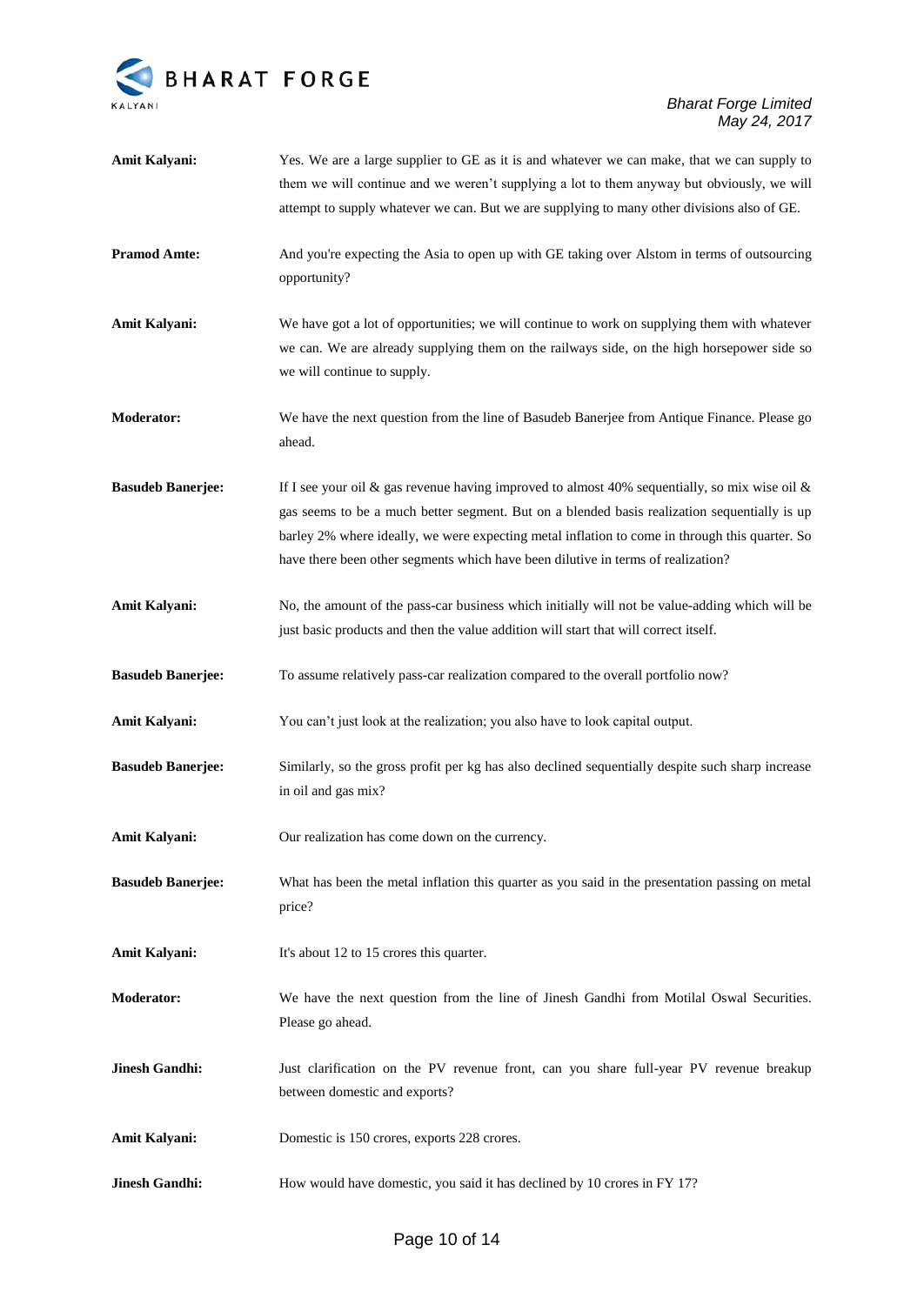

| Amit Kalyani:        | Yes.                                                                                                                                                                                                                                                                                                                                                                                                                                                                                                                                                                                        |
|----------------------|---------------------------------------------------------------------------------------------------------------------------------------------------------------------------------------------------------------------------------------------------------------------------------------------------------------------------------------------------------------------------------------------------------------------------------------------------------------------------------------------------------------------------------------------------------------------------------------------|
| <b>Moderator:</b>    | We have the next question from the line of Raghu Nandan from Quant Capital. Please go<br>ahead.                                                                                                                                                                                                                                                                                                                                                                                                                                                                                             |
| <b>Raghu Nandan:</b> | Any updates that you can share on the defense side, any progress on programs such as FICV?                                                                                                                                                                                                                                                                                                                                                                                                                                                                                                  |
| Amit Kalyani:        | There is nothing that is we have any exceptional information as of now. The strategic partners<br>meeting happened just one Saturday but if you look at the direction how 'Make in India',<br>defense, it's all getting coordinated with more and more local content, domestic preference, all<br>this is indicating that the whole system is very serious about making this happen and it's<br>heading in the right direction. FICV is a very big program; it's a \$15 $(+)$ billion program which<br>will take 15 years, so these are long programs that will take some time to fructify. |
| <b>Raghu Nandan:</b> | The company has one awards from two of the major OEMs.                                                                                                                                                                                                                                                                                                                                                                                                                                                                                                                                      |
| Amit Kalyani:        | Yes I am sorry actually forgot to mention that. During this last quarter, we won two very<br>prestigious global awards, we won the Daimler Supplier of the Year Award for Daimler<br>Trucks which was received by our Chairman in Stuttgart and then we also received GM<br>Supplier of the Year Award which was received by myself and my colleague Subodh in<br>Orlando in March. So these were two awards that we received this year.                                                                                                                                                    |
| <b>Raghu Nandan:</b> | Winning these awards would that lead to higher business, faster acceptance of products or any<br>other special privileges for the company?                                                                                                                                                                                                                                                                                                                                                                                                                                                  |
| Amit Kalyani:        | We don't get any special privileges; we only get some discount if we want to buy their cars. It<br>creates awareness about your company but also it raises the bar in terms of what is expected<br>from you.                                                                                                                                                                                                                                                                                                                                                                                |
| <b>Raghu Nandan:</b> | Can you share the current utilization levels and the machining levels?                                                                                                                                                                                                                                                                                                                                                                                                                                                                                                                      |
| Amit Kalyani:        | Between 60% and 65%.                                                                                                                                                                                                                                                                                                                                                                                                                                                                                                                                                                        |
| <b>Raghu Nandan:</b> | For the full-year FY 17 revenues of 2000 crores were registered both in export and domestic<br>segment, can you roughly breakdown them into industrial and auto?                                                                                                                                                                                                                                                                                                                                                                                                                            |
| <b>Amit Kalyani:</b> | About 720 crores was industrial export and similar 715 crores was domestic non-auto.                                                                                                                                                                                                                                                                                                                                                                                                                                                                                                        |
| <b>Raghu Nandan:</b> | Oil and gas 150 crores was for the quarter, what was the number for the full year?                                                                                                                                                                                                                                                                                                                                                                                                                                                                                                          |
| Amit Kalyani:        | About 300.                                                                                                                                                                                                                                                                                                                                                                                                                                                                                                                                                                                  |
| Moderator:           | We have the next question from the line of Sangeeta Purushottam from Cogito Advisors.<br>Please go ahead.                                                                                                                                                                                                                                                                                                                                                                                                                                                                                   |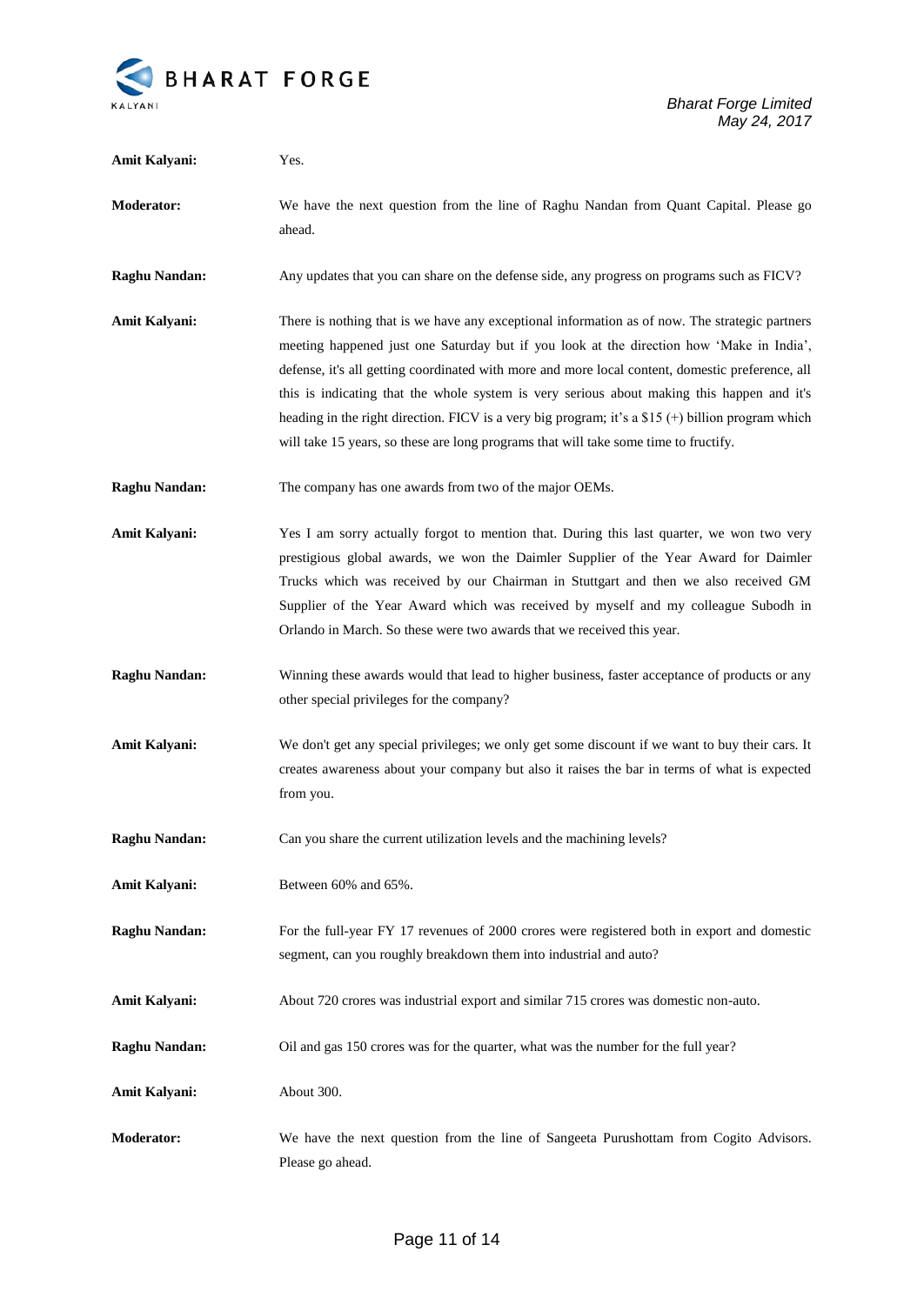

*Bharat Forge Limited May 24, 2017*

- **Sangeeta Purushottam:** How do you see the advent of the move towards electric vehicles impacting you going forward? Are any of these products or businesses exposed to that and how do you see it panning out over what kind of timeframe?
- Amit Kalyani: I think as a company we have been conscious of this whole electrification move that is been around for the last 4-5 years. It got accelerated with the advent of the Tesla and I think that personally this whole transformation is going to get accelerated quite rapidly. As a company, we are quite well aware and quite present in the entire hybrid space as it is and a lot of the product that we make in our aluminum technique subsidiary, already going to hybrid and electric vehicles also. But as a company we are undertaken a very serious exercise to significantly increase our strategy content for vehicles by 2020 in the electric vehicle space across a variety of products, none of which we make today. So we definitely will have a very significant piece of offering available by 2022 through organic and inorganic means but that's all I will say right now. But we are well-entrenched in the development cycle with our customers and we are already developing significant number of products for both hybrid and electric vehicles.
- **Sangeeta Purushottam:** From the current product that we make, would it be possible to give a sense of what percentage let's say will move to electric vehicles?
- **Amit Kalyani:** Let me just explain, you have to look at electric vehicles in two baskets one is China and one is rest of the world. Rest of the world is less than 300,000 electric vehicles. China has a very different catalogue currently, so when it comes to the rest of the world we have engagements with the leading European companies who we already service on electric and hybrid vehicles. On China, we don't have anything significant. We are working with certain companies which are also working in China. Our revenues from hybrid and electric will be about €6 million currently.
- **Sangeeta Purushottam:** From the product that we make because some of our products really go into the engine and engine is what is going to get completely…
- Amit Kalyani: Completely replaced or reduced, right?

**Sangeeta Purushottam:** Right.

- **Amit Kalyani:** So what we believe is that in some markets like India, Europe, etc., hybrid will be there for quite a few years before you move to electric. Hybrid you will have a higher power density, smaller either gasoline or diesel engine, we have already developed products for these. Along with the products that we make for the hybridization will give us a higher content per vehicle. You know we do look at products for electrification but that's still some ways away.
- **Moderator:** We have the next question from the line of Chinmay Gandre from Future Generali. Please go ahead.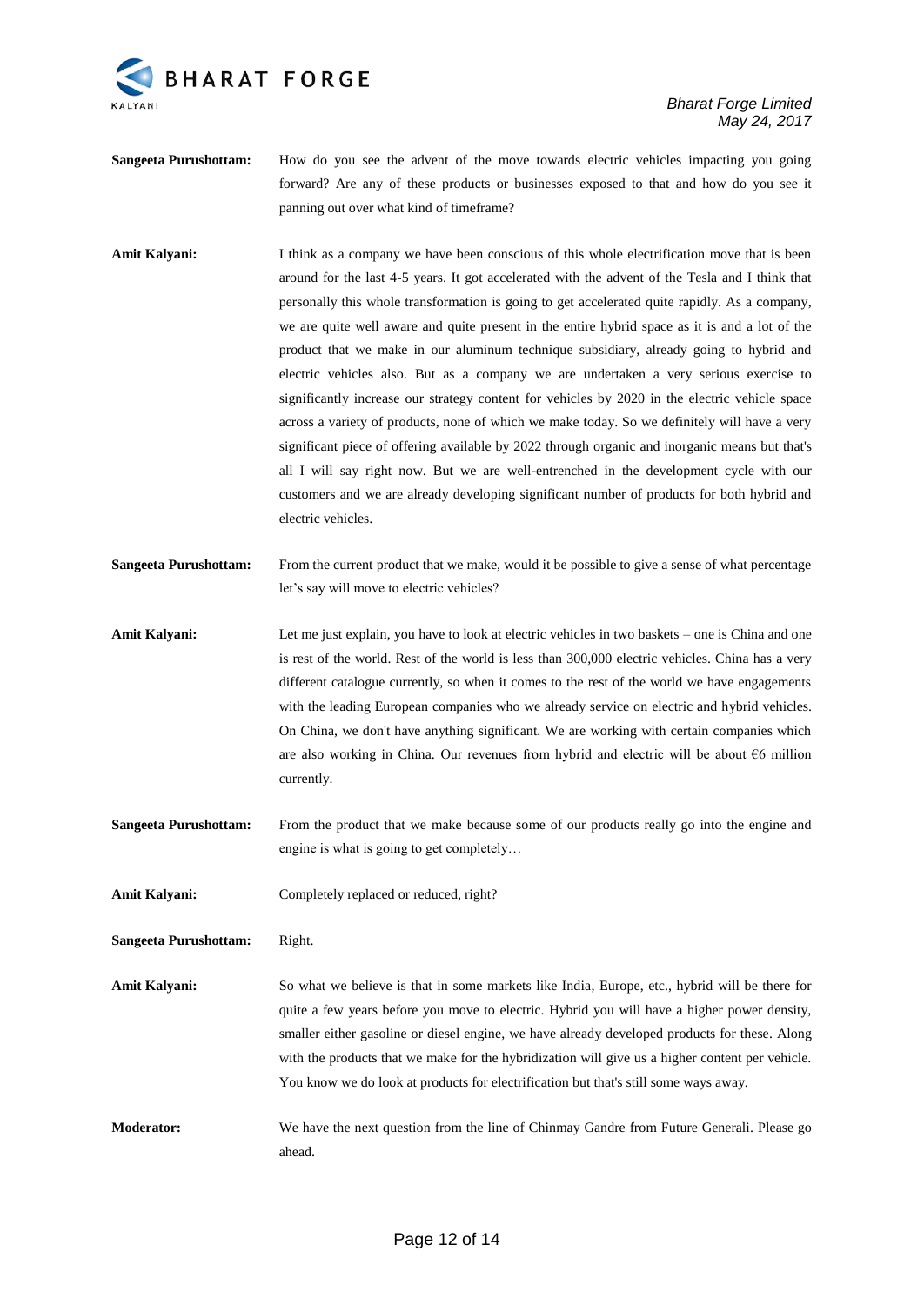

| <b>Chinmay Gandre:</b> | With respect to your guidance of 15% to 18% growth in Class-8 trucks revenue, so basically<br>that would be based on the current quarter kind of numbers?                                                                                                                                                                                                                                                                                                                                                                                                                                                                                                                                                                                                                                                         |
|------------------------|-------------------------------------------------------------------------------------------------------------------------------------------------------------------------------------------------------------------------------------------------------------------------------------------------------------------------------------------------------------------------------------------------------------------------------------------------------------------------------------------------------------------------------------------------------------------------------------------------------------------------------------------------------------------------------------------------------------------------------------------------------------------------------------------------------------------|
| Amit Kalyani:          | No, this is based on the kind of feedback and information we've got from our customer and the<br>projections they have made.                                                                                                                                                                                                                                                                                                                                                                                                                                                                                                                                                                                                                                                                                      |
| <b>Chinmay Gandre:</b> | I mean the base would be the current quarter kind of numbers?                                                                                                                                                                                                                                                                                                                                                                                                                                                                                                                                                                                                                                                                                                                                                     |
| <b>Amit Kalyani:</b>   | Full year.                                                                                                                                                                                                                                                                                                                                                                                                                                                                                                                                                                                                                                                                                                                                                                                                        |
| <b>Chinmay Gandre:</b> | So tentatively what would be the number because during the current quarter we must have<br>done                                                                                                                                                                                                                                                                                                                                                                                                                                                                                                                                                                                                                                                                                                                   |
| Amit Kalyani:          | The whole year was about 190 last year, so we are looking at somewhere between 220 and<br>230.                                                                                                                                                                                                                                                                                                                                                                                                                                                                                                                                                                                                                                                                                                                    |
| <b>Chinmay Gandre:</b> | This is the annual number 230 crores?                                                                                                                                                                                                                                                                                                                                                                                                                                                                                                                                                                                                                                                                                                                                                                             |
| <b>Amit Kalyani:</b>   | No, number of vehicles.                                                                                                                                                                                                                                                                                                                                                                                                                                                                                                                                                                                                                                                                                                                                                                                           |
| <b>Chinmay Gandre:</b> | So this quarter more or less we would have done the 160 crores-170 crores kind of number<br>from the sales to Class-8 trucks?                                                                                                                                                                                                                                                                                                                                                                                                                                                                                                                                                                                                                                                                                     |
| Amit Kalyani:          | Our CV revenue was higher.                                                                                                                                                                                                                                                                                                                                                                                                                                                                                                                                                                                                                                                                                                                                                                                        |
| <b>Chinmay Gandre:</b> | Basically I just wanted to understand the 15% to 18% growth is based on what base?                                                                                                                                                                                                                                                                                                                                                                                                                                                                                                                                                                                                                                                                                                                                |
| <b>Amit Kalyani:</b>   | I don't have that figure with me, I am sorry.                                                                                                                                                                                                                                                                                                                                                                                                                                                                                                                                                                                                                                                                                                                                                                     |
| <b>Moderator:</b>      | Thank you. Ladies and gentlemen as there are no further questions from the participants I now<br>hand the conference over to Mr. Amit Kalyani for closing comments. Thank you and over to<br>you sir.                                                                                                                                                                                                                                                                                                                                                                                                                                                                                                                                                                                                             |
| <b>Amit Kalyani:</b>   | Ladies and gentlemen thank you for your time and interest in attending our Earnings Call. We<br>are enthused with your support and encouragement and as a company we believe we are very<br>well on track to continue growing our business solidly going forward. The company is<br>financially very well-placed. We are almost at a zero net-debt level. As we had promised our<br>current net debt is only about 100 crores and we have lot of growth levers in place both on the<br>automotive, pass-car, industrial side, both in India and abroad. I hope that you will see the<br>acceleration in our growth in this year and going forward in a variety of sectors and<br>geographies leading to significant value creation. Thank you very much and look forward to<br>remaining engaged with all of you. |